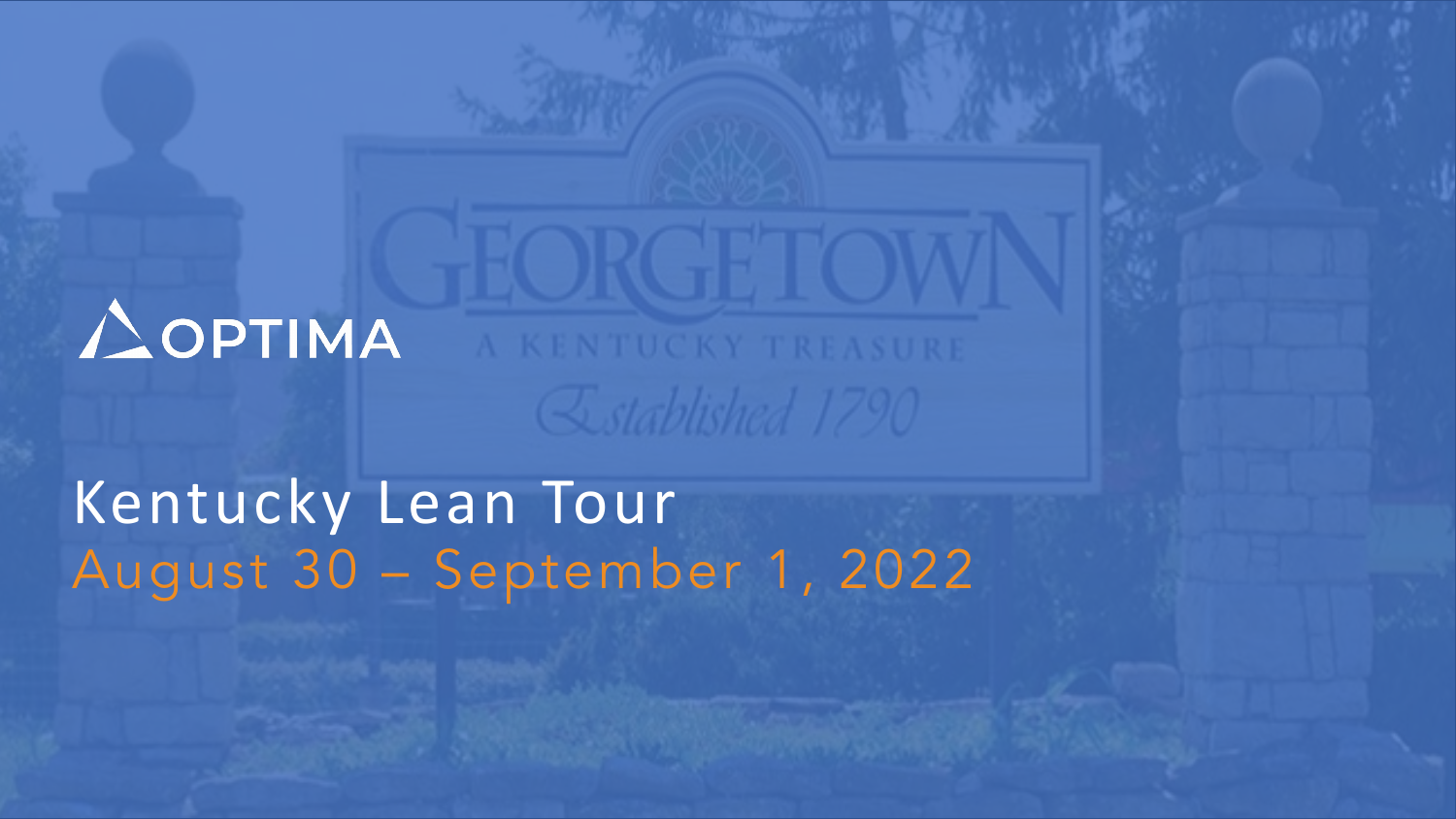



*Mike is executive director for the Center for Quality People & Organizations (CQPO), an organization developed in 1999 as a vision of Toyota Motor Manufacturing.*

The Kentucky Lean Tour is a three-day experience guided by Mike Hoseus, co-author of *Toyota Culture: The Heart and Soul of the Toyota Way*. Mike was a corporate leader for 13 years at Toyota Motor Manufacturing's Georgetown, Kentucky plant, both in Human Resources and Manufacturing.

The group will tour three manufacturing facilities in the Lexington, KY area to explore best practice Lean leadership. With Mike's leadership, the group will observe each company's culture of continuous improvement and leadership development programs. Tour members will create tangible action plans on how to take their own Lean programs to the next level.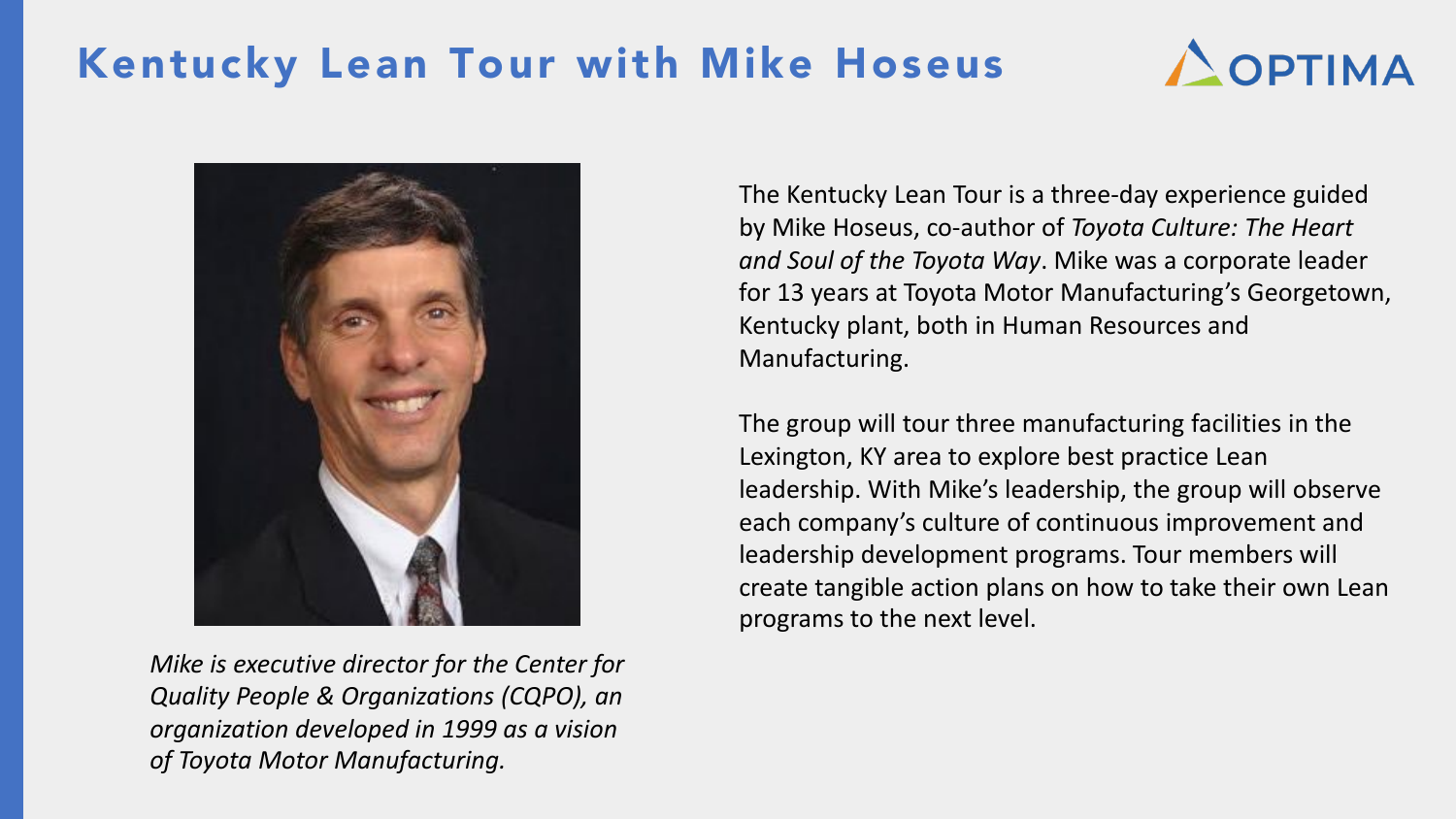#### **Why Attend?**

- This is an intimate platform to network, benchmark and establish best practices with peers from cross-industry organizations.
- Mike Hoseus will provide actionable content, case studies, interactive exercises, and guided interactive sessions.
- Each participant will leave the tour with a personal action plan to implement and sustain a Lean culture.
- The tour is limited to 30 people and costs **\$3,475** per person\* which includes:
	- Workshop materials
	- Site visits
	- Distillery tour and team dinner
	- Breakfast and lunch for all three days
- A **10% discount** will be applied to groups of four or more from one company.

\*Transportation cost to and from hotel, hotel accommodations, and two dinners are attendee's responsibility.

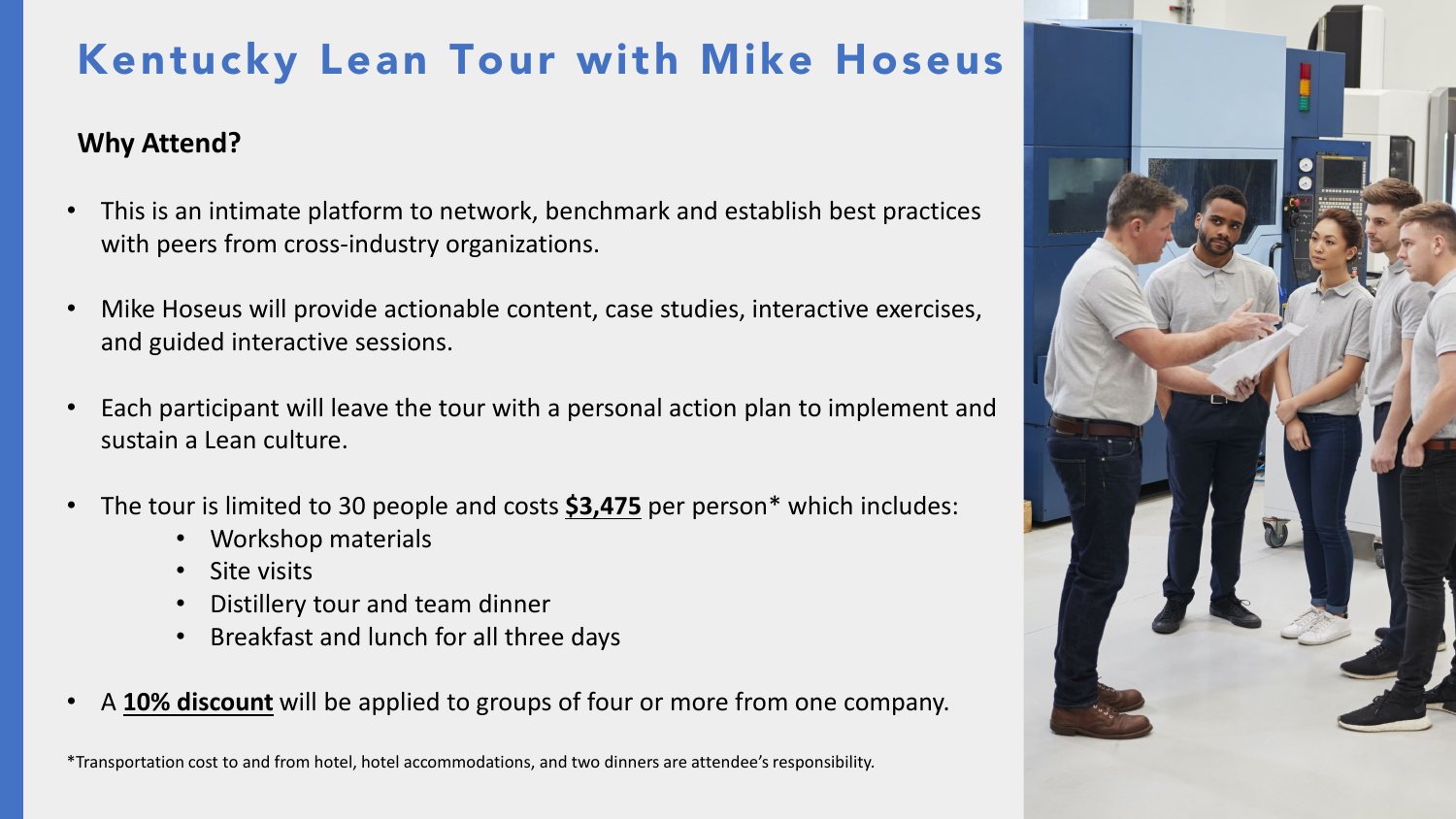

### Tour Agenda Overview

#### **Tuesday, March 29**

| 7:00 a.m.  | <b>Breakfast</b>                                                          |
|------------|---------------------------------------------------------------------------|
| 8:00       | Welcome, expectations, ice-breaker & Lean Leadership System - Mike Hoseus |
| 9:15       | <b>Break</b>                                                              |
| 9:30       | Lean Leadership System continued - Mike Hoseus                            |
| 11:00      | Depart for tour destination                                               |
| 11:30      | Working lunch – presentation & discussion on Toyota training              |
| 12:00 p.m. | <b>Walking tour</b>                                                       |
| 1:00       | Travel to tour destination                                                |
| 1:30       | Tour & Gemba walk                                                         |
| 2:45       | Return to hotel (snack provided)                                          |
| 3:30       | Reflection of tour, lessons learned - Mike Hoseus                         |
| 5:00       | Wrap up, plan for day 2 and adjourn                                       |

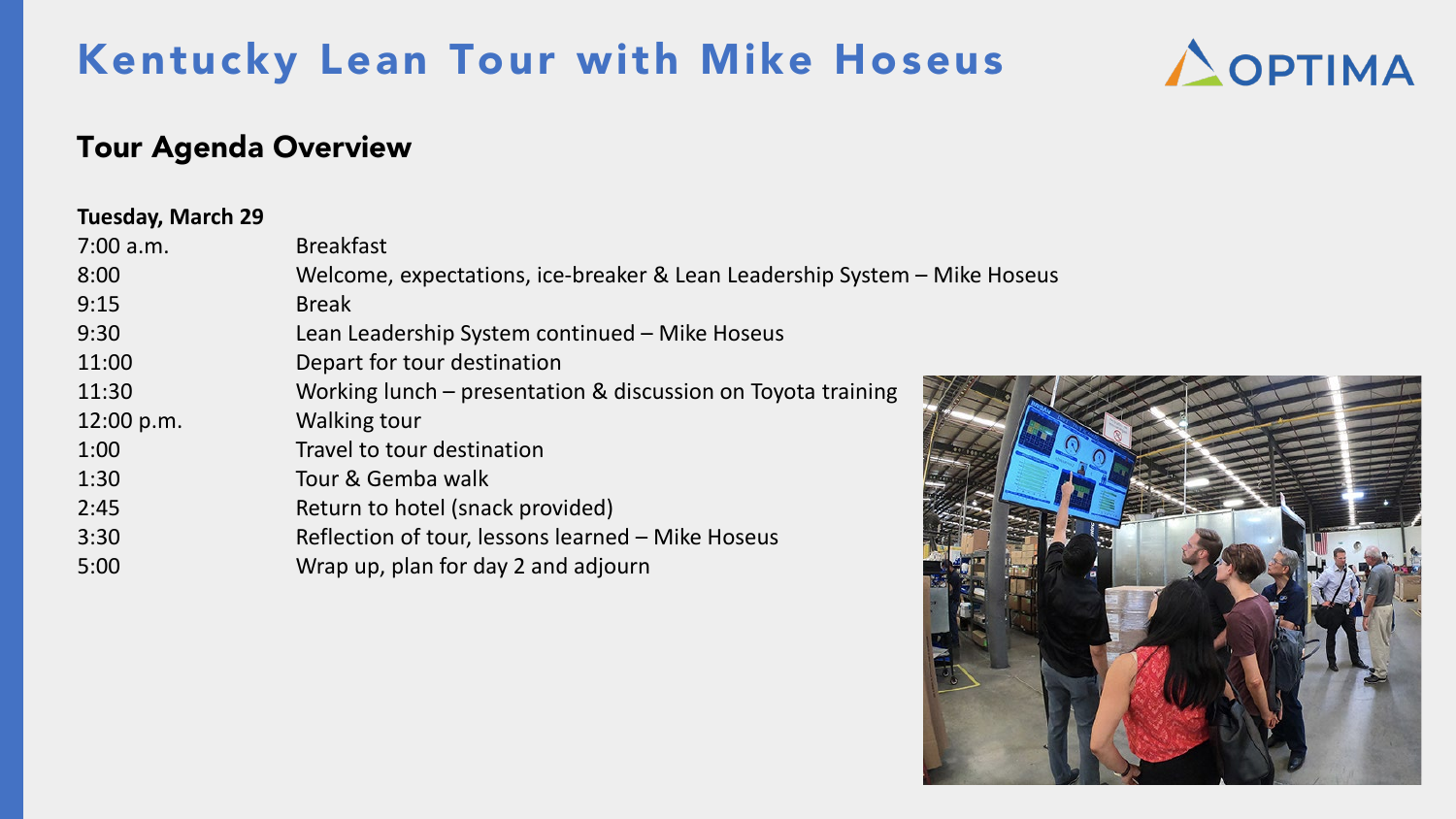

### Tour Agenda Overview

#### **Wednesday, March 30**

| 7:00 a.m.  | <b>Breakfast</b>                                                           |
|------------|----------------------------------------------------------------------------|
| 8:00       | Leading Lean Work System - Mike Hoseus                                     |
| 9:15       | <b>Break</b>                                                               |
| 9:30       | Leading Lean People System - Mike Hoseus                                   |
|            | • Simulation group exercise                                                |
| 10:45      | <b>Break</b>                                                               |
| 11:00      | Testimony of former Toyota team leader – The role of the Lean floor leader |
| 12:00 p.m. | Lunch                                                                      |
| 1:00       | Depart for tour & Gemba walk                                               |
| 2:00       | Plant, Gemba walk and discussion with leadership team                      |
| 4:15       | <b>Travel to distillery</b>                                                |
| 5:30       | Distillery tour                                                            |
| 6:30       | Team dinner and guest speaker – former Toyota leader                       |
| 8:15       | Depart to hotel                                                            |
| 9:00       | Arrive at hotel                                                            |
|            |                                                                            |